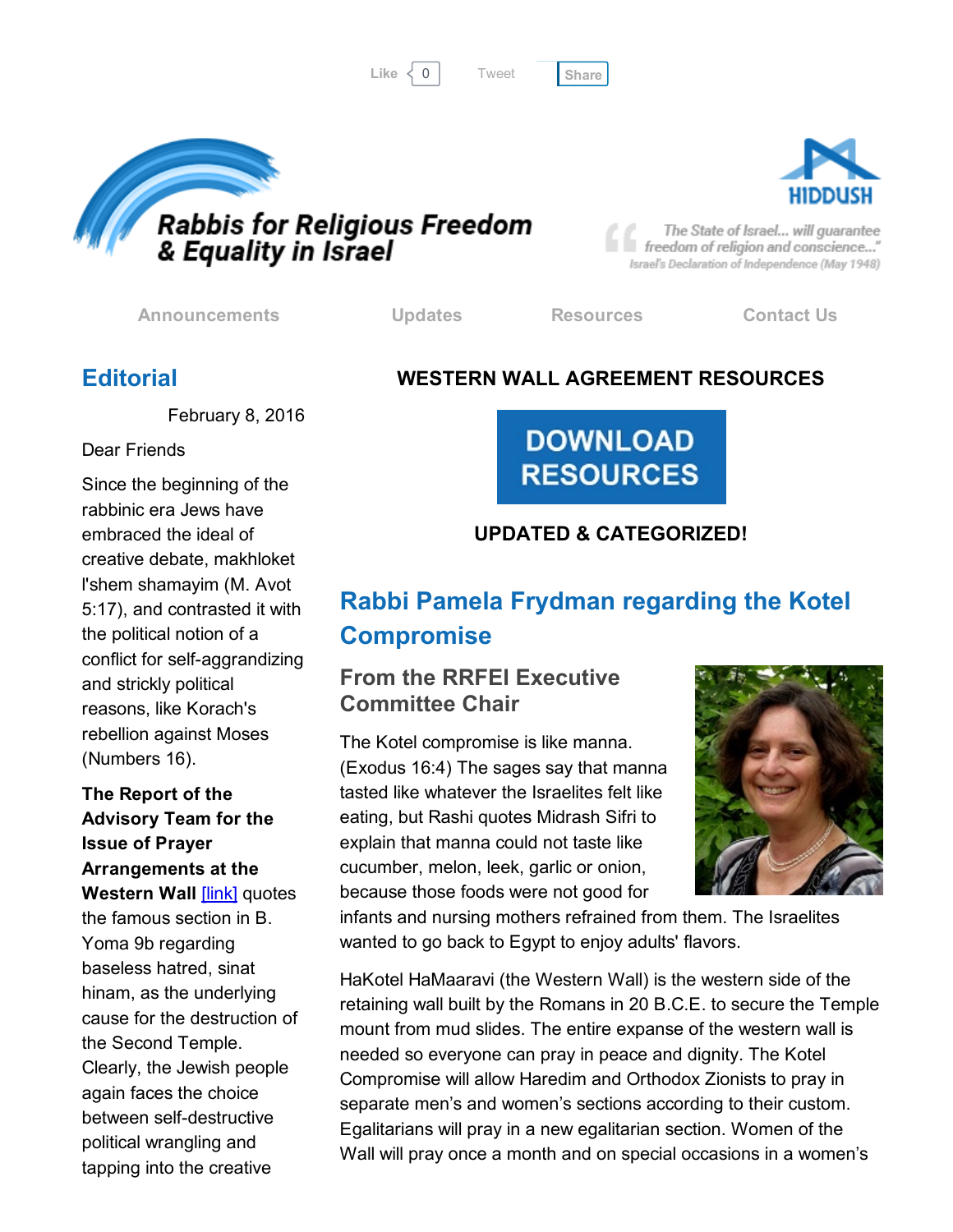forces that have advanced Judaism for millennia. Which path shall we choose?

In this week's Newsletter you will find opposing arguments l'shem shamayim to advance the complexities of the practical arrangements to advance religious pluralism and diversity in the State of Israel and, and hence, among Am Yisrael. One way or another, this historical moment demands thoughtful contemplation from knowledgeable religious leaders regarding adjusting and improving Israel's inclusion of the entirety of the Jewish people in the brit, at the very site in which that brit was maintained by prayer and sacrifice for over 1,000 years.

Clearly we confront many challenges. As the Report makes clear, the skeptics regarding implementation by Israel's Government are raising important practical issues. Rabbi Uri Regev, President of Hiddush, asks whether the Prime Minister will use this agreement to deflect diasporan arguments regarding marriage and official inclusion of all Jewish religious streams in Israeli life. Haaretz columnist Anshel Pfeffer sees the current "compromise" as

section surrounded by a portable mehitza. That mehitza will be in the egalitarian section because the egalitarians are the only ones willing to welcome Women of the Wall in their prayer section.

On the occasion of the Kotel compromise, I want to acknowledge all of our colleagues who negotiated the agreement. I want to also give a shout out to our colleagues in the Reform Movement who have stayed the course while being called every sinat-chinam-filled name in the book. I want to also give a shout out to our colleagues in the Conservative Movement who engaged in, and absorbed the costs of the pay-to-pray-and-by-appointment-only egalitarian arrangement at Robinson's Arch for over ten years. That arrangement only ended when Naftali Bennett used 80,000 sheqel from his budget to build a temporary platform that will now be torn down to make way for an egalitarian plaza. In addition, I want to give a shout out to Anat Hoffman and Batya Kallus for their courageous leadership in negotiating the compromise on behalf of Women of the Wall and the board and staff they represent. I also want to acknowledge the Conservative and Reform Movements for insisting on a truly egalitarian section that is not encroached upon by mehitzot. And last, but not least, I want to acknowledge Rabbi Rabinowitz, Prime Minister Netanyahu, Avichai Mandleblit, the supportive Cabinet Ministers and Natan Sharansky.

In our euphoria that the Conservative and Reform Movements are finally recognized in Israel -- albeit in one tiny way with much more still needed – we need to also be careful to not abandon the Modern Orthodox and Open Orthodox who pray with separation of the sexes; where men say amen to a women's Kaddish; or where men lead maariv, shacharit, musaf and mincha while women lead other parts of the service, give divrei Torah, etc.; or where women hold their own women's minyanim. It is unfortunate that there is no overt plan in the Kotel compromise to address these needs, but that is not a reason to blame those who have successfully negotiated the historic compromise. We can both support the compromise and call for a solution to address these additional needs. One possible way to do so is to envision an additional men's section and an additional women's section with a mehitza between them and a dignified entrance and accessibility 24/7.

We are not going to achieve our future goals by continuing to beat up on one another. We are going to achieve our goals by laying down our swords and turning them into plowshares at the negotiating table. Moshe Dayan z"l reminded us that we do not make peace with our friends; we make peace with our enemies. The gem of the Kotel compromise is the joint meetings at least five times a year between those who oversee the Orthodox/Haredi men's and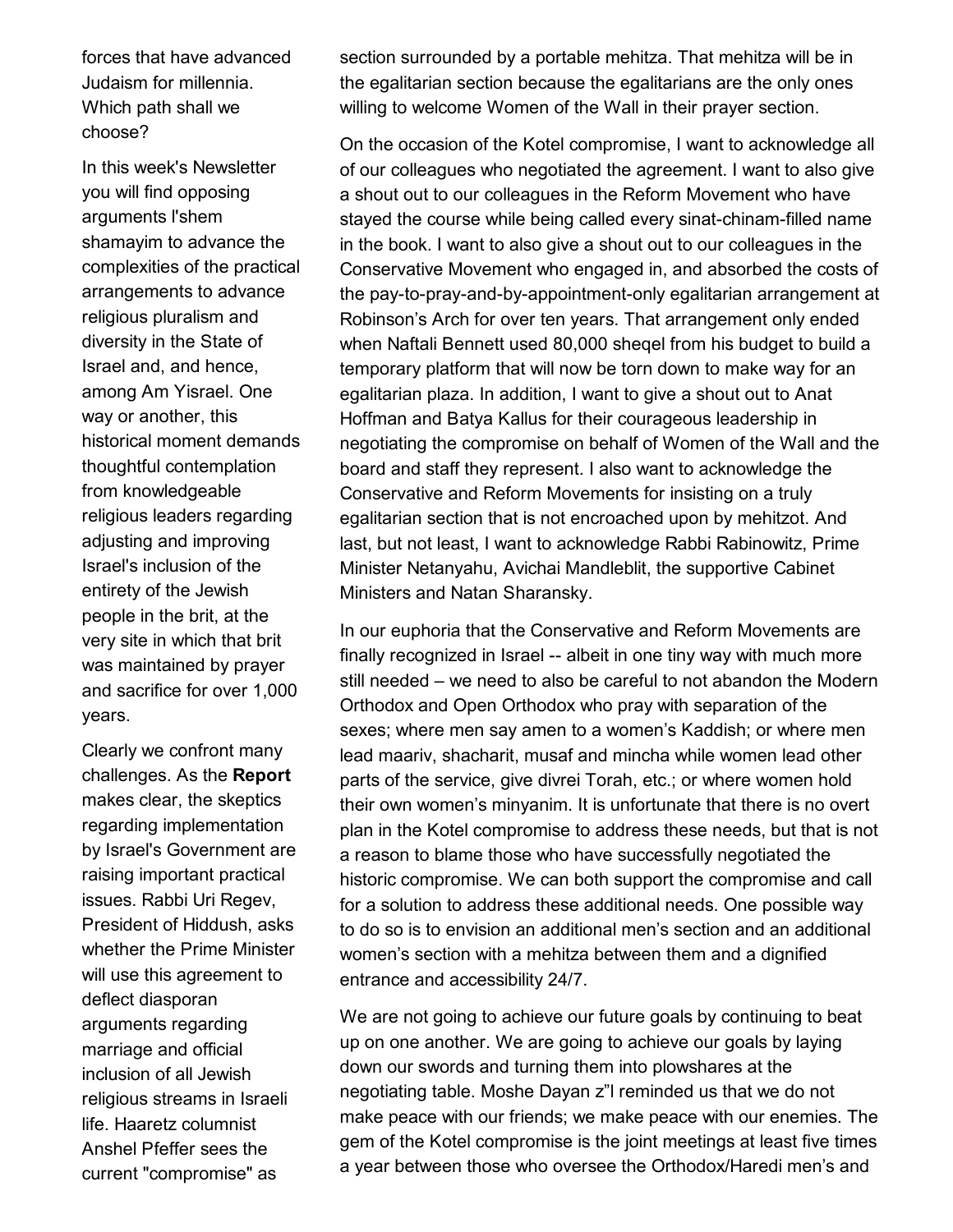capitulation. RRFEI's own Rabbi Pam Frydman asks how to include other groups, the Modern and Open Orthodox, into the agreement.

Yet, I have not seen articles regarding what I consider the greatest challenge to this opportunity. Assuming that the new prayer area at the Western Wall is built, who will use it? If thousands of liberal Jews from all over the world flock weekly to pray in a new egalitarian Kotel, to experience what they were denied previously in the gender segregated sections; if rabbis bring congregations to lead fervent and heartfelt prayer, with liberal Jews leaning their heads against the wall attempting to feel the presence of the shekinah, as I have witnessed so often in the Orthodox section; if wives and husbands and children, holding hands or simply standing together, open their siddurim or just spontaneously pray in the place their ancestors prayed because this sacred place holds historic continuity and meaning in their religious imagination; if all of this and more happens because Liberal Judaism is a vital force motivating Jewish lives to connect to God two centuries after Moses

women's sections and those who oversee the egalitarian and oncea-month-Women-of-the-Wall section. I look forward to the day when those who oversee the Modern/Open Orthodox men's and women's sections also have a seat the table. If those new men's and women's sections and their attendant Modern/Open Orthodox governance turn out to be the present men's and women's section, that will satisfy some and horrify others; we need a compromise that does not leave our Haredi sisters and brothers out in the cold and also does not leave any of the rest of us out in the cold.

Manna was not a burden on the Israelites because it lacked diversity of flavor. Rather, manna was a burden because the Israelites lacked imagination. We need to imagine the manna of olam habah where adult flavors and the flavors for nursing mothers are side by side. The nursing mothers of our people are no longer the egalitarians and Women of the Wall; they are our mehitza adhering sisters and brothers of the Modern and Open Orthodox movements. If we abandon them, then we are in danger of being in collusion with those religious leaders who have abandoned us when fulfilling their governance roles in the modern State of Israel.

*Rabbi Pamela Frydman is a leader in the Jewish Renewal Movement. She serves as Chair of the Executive Committee of Rabbis for Religious Freedom and Equality in Israel and was cofounder and former International CoChair of Rabbis for Women of the Wall.*

## Breaking down the arguments over the Kotel agreement

## By David Bogomolny, Hiddush & RRFEI staffer

Even before the historic Kotel agreement was reached, the Internet was flooded with information and opinions about the compromise. RRFEI has compiled and categorized many pieces on our website here:



**[link]**, in both Hebrew and English, recognizing that the Hebrew articles reflect the feelings of Israelis who have taken a stand on these issues, which may not have been reported upon in the English media. We hope you'll take the time to explore these informational and opinion pieces, and share others with us to include on the RRFEI website.

The controversy has been sharp, sometimes even harsh, and many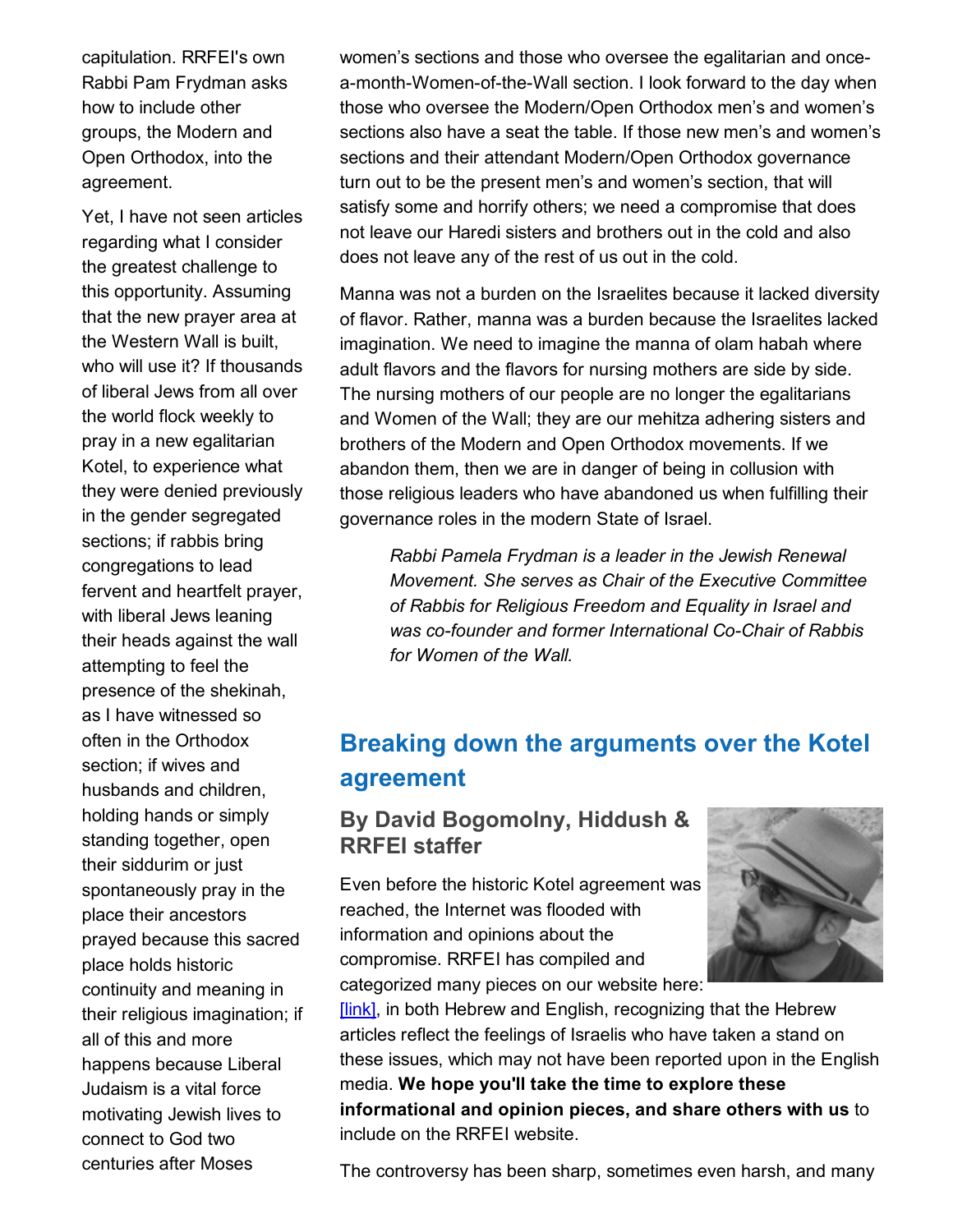Mendelsohn and a century after Haim Nahman Bialik, then this "compromise" will have achieved its purpose of enabling a greater spirituality and Jewish practice among our people.

The success of this opportunity lies in the religious imagination of liberal Jewish leaders in Israel and worldwide. It's insufficient to watch others fervently embrace Judaism and wonder at their enthusiasm for accepting God. If that's our forte, then the new area will not avail us, and our people will continue to thrill at watching others at prayer in the Orthodox sections. But the Southern Western Wall is no less the containing wall of the Second Temple than the Northern Section, and God is no less present there. The only question is whether the Western Wall is a relic or a present spiritual reality in our lives.

From the 70s through the 90s, when I brought congregants to Israel, we prayed together in the Kotel Plaza, and people thrilled at the experience. It touched their hearts and souls. Women of the Wall and the others at the table have succeeded in giving us an opportunity for enhanced spirituality. The great question that confronts liberal Judaism is: will we

have made conflicting factual and/or legal claims in regard to the Kotel agreement and its broader context. If you encounter a murky issue related to the compromise, which you would like to have clarified, RRFEI would be glad to provide you with further analysis and accurate information. Please contact us at [organizers@rrfei.org](mailto:organizers@rrfei.org) with your questions, suggestions & comments we look forward to hearing from you.

Below, we present you with an outline of arguments - in favor, against, and ambivalent toward the compromise, as well as several illustrative quotations. The [resource](http://cts.vresp.com/c/?FreedomofReligionfor/ba1a5959f5/325ceb4427/bdb0d8fe78) links on the RRFEI website are organized according to these categories, as of Monday, February 8; we hope to add additional links and flesh out the arguments further with your input.

#### • IN FAVOR OF THE AGREEMENT

- Good for pluralism / diaspora relations
- Change in the right direction towards religious freedom
- Support for total separation (Orthodox from Heterodox)

*"Creating an egalitarian prayer space at the Wall is a small step, and in some ways a mostly symbolic one. But it is important nonetheless. Since what is done in one small area can be expanded to others, it creates a legal and administrative precedent for equality among the religious streams. And it serves as a grudging acknowledgment by Israel's government that Diaspora Jews matter. Jews throughout the world have fought for these changes; they are Israel's partners, and they will not tolerate being told that their Jewish way of life does not count in the Jewish state." Rabbi Eric Yoffie*

#### OPPOSED TO THE AGREEMENT

The agreement is a betrayal of Modern Orthodox women and women's prayer groups at traditional Kotel plaza

*"We have no objection, of course, to prayer at Robinson's for those who wish it. We reject any deal that would infringe upon, let alone deny, the hardearned and historic rights of Jewish women at the Kotel. No one can concede someone else's rights. Anyone who says she speaks for us in doing so, does not. We say clearly: any deal that delegitimizes, let alone bars, tefillah in our minhag at the Kotel has no bearing on us. We stay at the Kotel. Dr. Shulamit Magnus*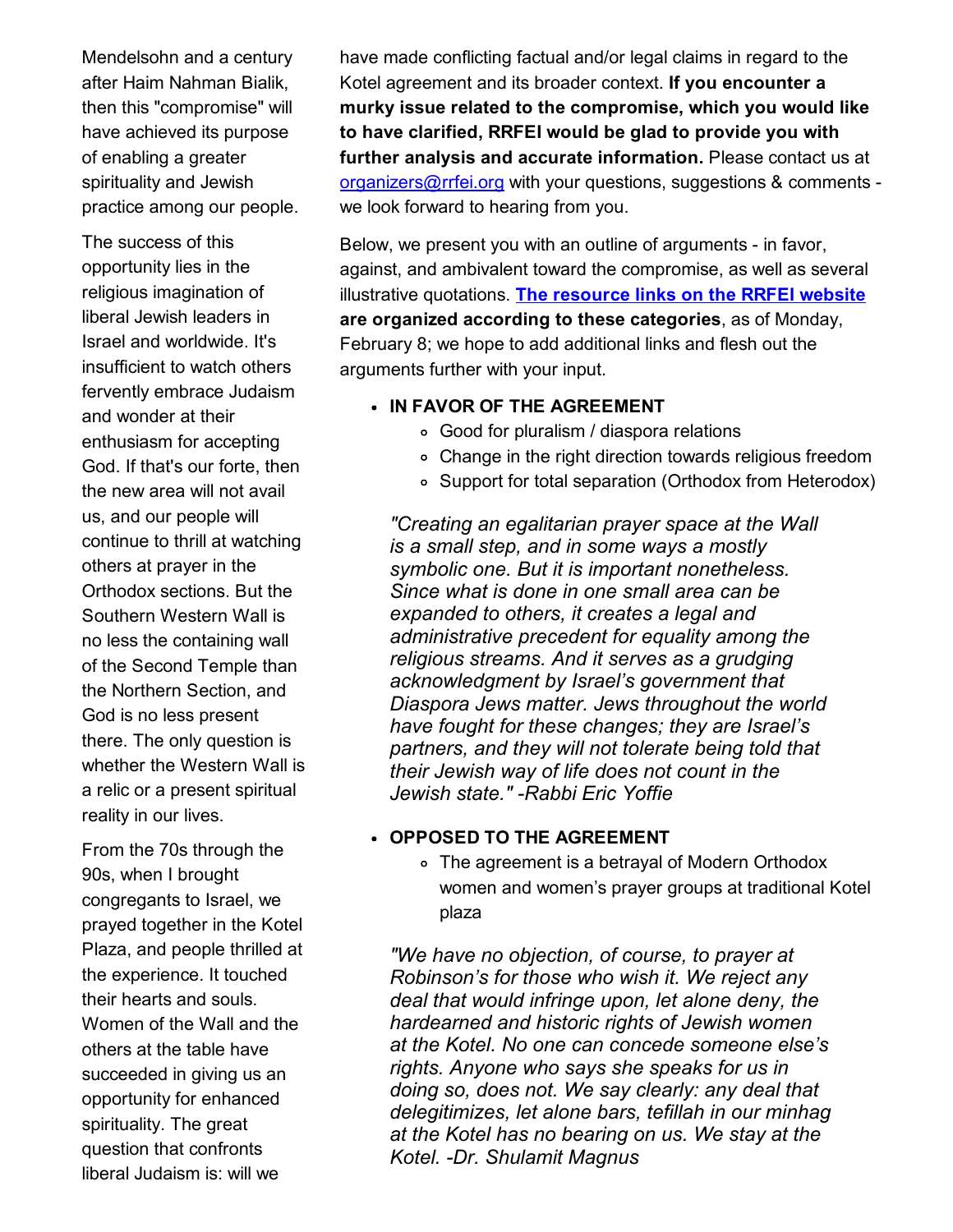#### make it real?

Please go to our FB group [\[link\]](http://cts.vresp.com/c/?FreedomofReligionfor/ba1a5959f5/325ceb4427/1536ac2b71) for further debate, and send your comments to me at [organizer@rrfei.org.](mailto:organizers@rrfei.org)

#### Kol tuv,

Mark

[facebook](http://cts.vresp.com/c/?FreedomofReligionfor/ba1a5959f5/325ceb4427/e54bbbe22b) [email](mailto:organizers@rrfei.org)

## Resources

- Western Wall [compromise](http://cts.vresp.com/c/?FreedomofReligionfor/ba1a5959f5/325ceb4427/0450b4e6eb) agreement
- Chief Rabbi Lau attacks Bennett over [pluralism](http://cts.vresp.com/c/?FreedomofReligionfor/ba1a5959f5/325ceb4427/6b4ecd77e9)
- J-REC / AJC [Mission](http://cts.vresp.com/c/?FreedomofReligionfor/ba1a5959f5/325ceb4427/94c07e4058) to Israel
- Giyur [K'halacha](http://cts.vresp.com/c/?FreedomofReligionfor/ba1a5959f5/325ceb4427/813282731a)
- Acts of [violence](http://cts.vresp.com/c/?FreedomofReligionfor/ba1a5959f5/325ceb4427/db607d3fca)
- Kashrut [regulations](http://cts.vresp.com/c/?FreedomofReligionfor/ba1a5959f5/325ceb4427/337e9f446c) for hotels and event halls

## Contact us

email: [organizers@rrfei.org](mailto:organizers@rrfei.org) Phone (US): 646-334-5636 Phone (Isr): 054-779-1179

## Not yet a member?

Please [register](http://cts.vresp.com/c/?FreedomofReligionfor/ba1a5959f5/325ceb4427/a0d1a2a214) here »

- The agreement is damaging to Jewish unity:
	- **Unity will be achieved through diversity**
	- Unity will be achieved through religious uniformity
	- Unity will be achieved through cultural uniformity
- The agreement is a capitulation to the ultra-Orthodox establishment / Robinson's Arch is "less than" the traditional Kotel plaza

*"The time has come that we take responsibility for what happens to the Kotel. It can't be that the same Kotel, which we all have pictures of, which my grandparents had a picture of at home... that when we arrive to the Land of Israel and the State of Israel, we decide that the Kotel will not belong to all of us; rather it will belong only to one small group." MK Rachel Azaria*

- The State of Israel should not recognize or validate the non-Orthodox streams
- The pluralistic plaza violates Waqf jurisdiction over Jerusalem's holy places
- This is A hollow victory in the war over religion-state in Israel

#### AMBIVALENT TOWARDS THE AGREEMENT

- The Western Wall is not the most important religion & state issue in Israel / The agreement may distract from other issues of religion & state
- The agreement may be damaging to Jewish unity
- It is unlikely to lead to further necessary policy changes

*"While we celebrate, it is important to remember that the issue of prayer at the Kotel is only one of many in the arena of religious freedom. Its impact on Israeli citizens is relatively limited. In other areas changes have usually been for the worse. The tyranny of the Rabbinate over marriage and divorce is ongoing, denying hundreds of thousands of citizens the right to family and denying women their right to equality and dignity..." Rabbi Uri Regev*

Rabbis for Religious Freedom and Equality in Israel represents a broad spectrum of Jewish belief and practice, and champions the values of religious freedom and equality fundamental to World Jewry, in partnership with Hiddush for the realization of these principles in Israel and the Diaspora.